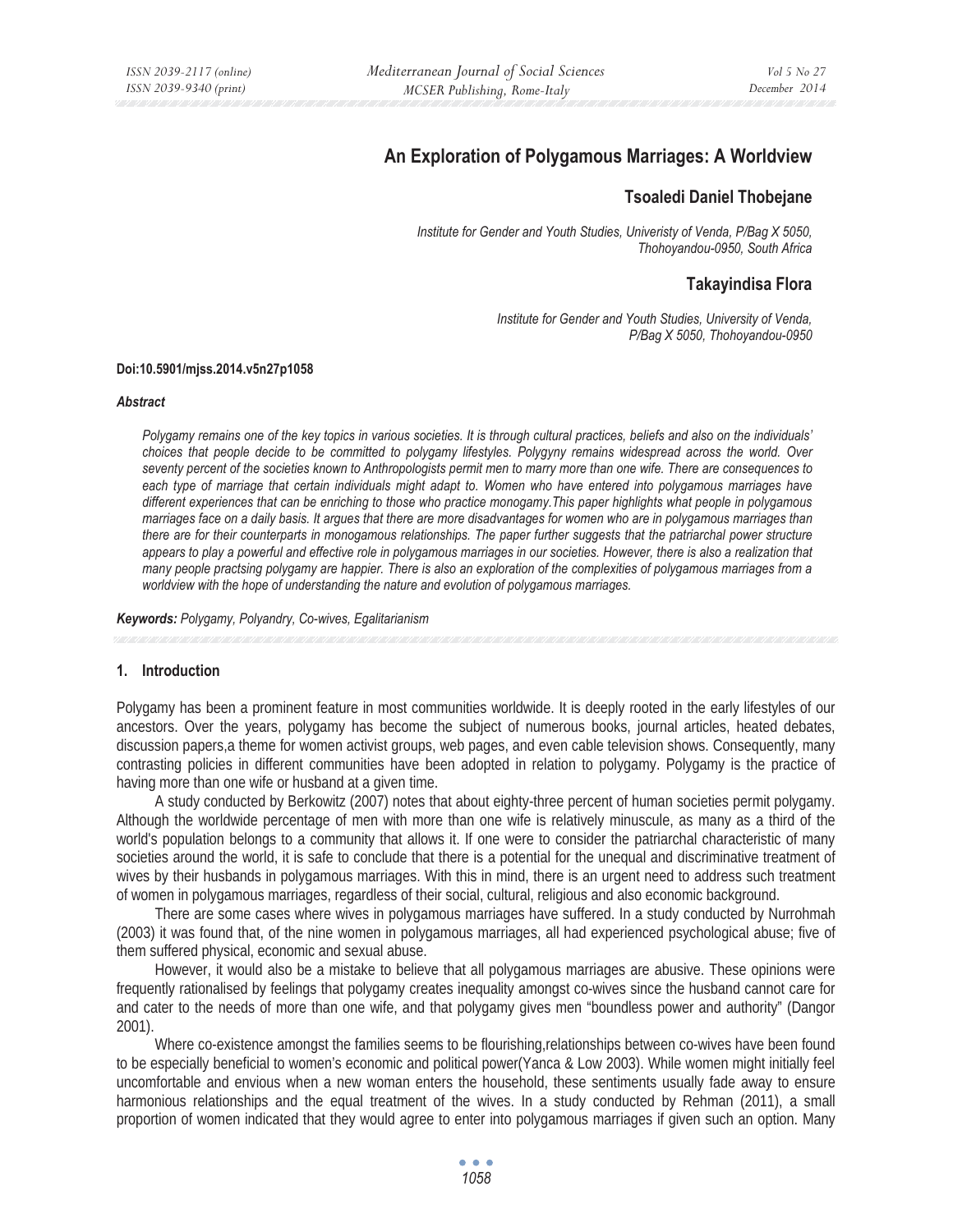women living in polygamy support plural marriage and appear to find happiness and satisfaction within their family structures (D'Amour & Carmichael 2004). Some women even encourage their husbands to marry additional wives (Chambers 1997, p. 73-74). Certain anecdotes reveal genuine love and companionship among polygamous spouses and within their entire family unit, leaving us to question whether polygamy is intrinsically damaging to the spousal relationship (Palmer & Perrin 2004; Solomon 2003).

Children, however, can be adversely affected by polygamous marriages. The rivalry between the co- wives more often than not prove damaging to the children in polygamous families. In addition, the thoughts and beliefs children encounter are controlled, allowing them only to learn polygamist beliefs, thus "blinding children from the existence of life outside polygamy" (Ward 2004, p. 149). Such children tend to believe that the polygamous lifestyle is the only way out and hence they often end up attached to a polygamous life style. Children attached to polygamous lifestyle view polygamy as the only key that can only lead them to the happiness that they aspire to have in life.

Christian polygamists, claiming to come from conservative churches, quote Hebrew and Christian Scriptures and cite Biblical patriarchs to support their understanding of polygamy as something scriptural Shipps (1987) depicts Mormonism as the fourth great Abrahamic tradition, standing in relation to contemporary Christianity just as early Christianity once did to Judaism. Sullivan (2007) and Gordon (2001) illustrate the centrality of federal efforts to eradicate Mormon polygamy by defining the nature and limits of what is officially, legally, and constitutionally legitimate religious practice in the US.

There are places like Cameroon where polygamy is practiced due to economic factors. The conceptualisation of wealth is the heart of this problem. Women and children are viewed largely as labourers and producers. Wives produce children and gardens, while girl children produce dowry, provide personal service, and are valuable for increasing garden income. The cash income from all a man's gardens belongs to him exclusively and he shares as little as possible with his wives. Wives have a great desire to own, and if they do not find that they receive an equitable proportion of the cash income from their labour, they are anxious to 'seek other means of securing money. However, the wives may do by encouraging and helping the husband to secure other wives. This gives each wife an opportunity to free herself from the close control of her husband, to sell her garden produce in a market town, to find employment, and to have financially rewarding extramarital sex relations.

In Utah, in the United States of America, polygamy is constitutionally and statutorily prohibited. Article III, Section 1 of Utah's Constitution guarantees perfect toleration of religious sentiment. It further provides that no inhabitant of that State shall ever be molested in person or property on account of his or her mode of religious worship. However, polygamous or plural marriages are forever prohibited. Thus, in Utah, polygamous marriages are prohibited. However, specific actions to be taken and punishments to be given in relation to the breach of such laws are not specified.

Polygamy is prevalent in Muslim communities. The most well-known polygamous communities are associated with a religious doctrine that supports it. Muslims practicing polygamy refer to the verse in the Qur'an (4:3) which states that a man may marry up to four wives. However, polygamy is not exclusive to such countries only. It is estimated that as many as 30,000 people also practice polygamy in the Western United States and Canada. Polygamy in America was historically scorned as anti-democratic and a threat to the modern social order. Over time, this perceived threat has died down, allowing practicing polygamists to generally go unnoticed.

While polygamy is strongly denounced in several passages of the Book of Mormon, the Old Testament provides ample evidence that it was acceptable in ancient Israel. The Bible has evidence of the existence of polygamy in Christian societies of that time. For instance, Genesis 4 verse 19 holds: "And Lamech took unto him two wives: the name of the one was Adah, and the name of the other was Zillah." The importance of this verse is that during these times, in Christian communities, polygamy was in existence and accepted by the society. According to Judaism, it is notable that most of the Old Testament Prophets were polygamous. According to the Old Testament, Abraham "the friend of God" and he had more than one wife, David had one hundred wives; and Solomon is even said to have had 700 wives and 300 concubines. This serves to show that the culture or the concept of polygamy is rooted in our ancestral history.

In the United States, polygamy has been practiced primarily by the Mormon Church, although the practice is much more prevalent in other parts of the world. There are various reality programmes on television that show that polygamy is indeed happening. The Learning Channel's ("TLC") hit reality television show; *Sister Wives* shows the prevalence of polygamy in the United States. While polygamy is most common among Fundamentalist Mormons, there are also some Muslim polygamists in the United States. However, the actual incidence of these families is undetermined, and there is very little available literature on Muslim polygamists in North America.

Hassouneh-Phillips' (2001) provides a rare glimpse into American Muslim polygamy. As part of a larger study of spousal abuse in American Muslim families, she interviewed Muslim women in the United States who had experienced abuse, or knew a family member or friend who had been abused. Most of the women who had an experience with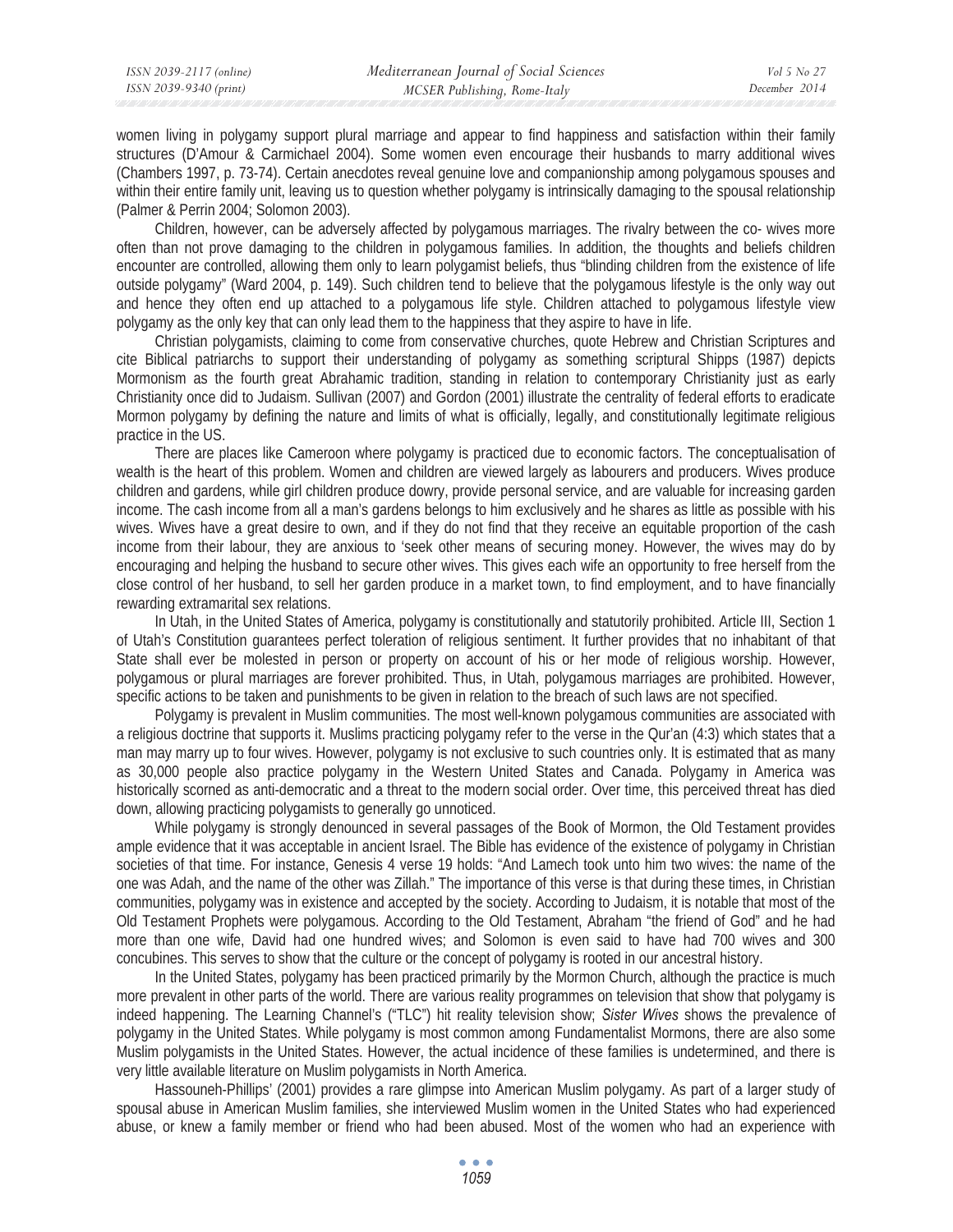polygamy reported that they or their mothers entered polygamous marriages unwillingly, some likening it to "legalized adultery" (Hassouneh-Phillips 2001:740). The arrival of new wives in the family was described by the women as a traumatic experience for the senior wives and their children. The issue of the inequitable treatment of wives by their husbands was a major concern.

Polygamy, according to Anderson (2000), is more common in Africa than anywhere else in the world today. It is a socially accepted practice among tribes and communities in a number of African countries, particularly those in the western region (Timaeus & Reynar,1998). According to Elbedour (2002 and Bergstrom (1994), in some parts of Africa an estimated twenty percent to fifty percent of all marriages are polygamous. Polygamy in Africa is encouraged by diverse factors, and its prevalence reflects differences in tribes and religions, as well as in economic and social structures. Many Africans in plural marriages are Muslim, but some non-Muslim men enter plural marriages for economic, status, or social reasons (Ezra 2003, Madhavan 2002, Klomegah 1997, Meekers & Franklin 1995).

In the African context, according to Musumbi Kanyoro, "before marriage, a woman did not have an independent identity. A woman was regarded as the daughter of her father. After marriage she became the wife of her husband" (Kanyoro 1993). In this case, women are found to be objects even after marriage. They might not have that freedom to be objective. Polygamy is less prevalent where there are higher levels of education and urbanization. While some groups hail the decline in the practice of polygamy, there is a conflict between the desire to protect African cultural traditions and increasing pressure to recognise women's rights (Simmons 1999).

Experiences of women in African polygamous families vary with the socio-cultural features of their surrounding tribe, community or region. Most, if not all, follow a patriarchal structure. However, the degree of authority held by the husband often depends on the cultural and social expectations for his behaviour (Madhavan 2002; Agadjanian & Ezeh 2000). According to Madhavan (2002), the degree of co-operation or competition among a husband's co-wives depends on a number of factors, both internal and external to the family. Polygamy remains common in much of Africa.

In several sub-Saharan countries; more than 10% of married women are in a polygamous union (Tertilt 2005). Between Senegal and Tanzania stretches a "polygamy belt" in which it is common to find that more than one third of married women are polygamous (Jacoby 1995). Similarly, Bergstrom (1994) perceives polygamy as a consequence of inequality in male endowments of both wealth and of sisters that can be traded for wives. This effect is tempered, however, by the self-interest of the elite. Lager (2010) suggests that a self-interested ruler may impose monogamy to prevent competition by lesser men deprived of wives.

In countries where there is overpopulation, there are some measures that were taken to control the population. Polygamy was banned in Thailand in 1935, in China in 1953, among the Hindus in India in 1955, and in Nepal in 1963. The main exceptions to this global trend were the least secularised Islamic countries of the Middle East and more generally sub-Saharan Africa. Despite the Quran's tolerance of up to four wives, some Islamic countries such as Turkey (1926) and Tunisia (1956) have formally outlawed polygamy and others have imposed judicial restrictions on this practice. However, looking at the overall proportion of population between the males and females, females are relatively many, hence some people see it as convenient for males to marry as many wives as possible. It is only in a closed population, with a balanced sex ratio, that these features cannot possibly be reconciled.

Polygamy has been criminally prohibited in Canada since 1890, but many people, including some communities, openly engage in the practice either as a matter of lifestyle choice, because the practice is culturally familiar and accepted, or because it is religiously mandated, as it is in the Fundamentalist Church of Jesus Christ of the Latter Day Saints (FLDS), whose followers are also known as 'fundamentalist Mormons'.

The Recognition of Customary Marriages Act (120 of 1998) (the "RCMA") brought about fundamental changes to the legal position of a customary marriage in South African law. The RCMA ensured that a customary marriage is, for all purposes of South African law, recognised as a valid marriage. It is evident that in South Africa, different people from different backgrounds and cultures practise polygamous marriages. The President of South Africa also lives a polygamous lifestyle that is common/ normal in the Zulu culture.

In Zimbabwe, there are places where a polygamous lifestyle is practised.According to Khumalo-Sakutukwa (2003), almost 14% of married Zimbabwean women report being in polygamous unions. This situation is clarified by Rodriquez (2007) who observes that Zimbabwean women comply with polygamy in order to conform to culture and for fear of social discrimination. In Gutu, when a man dies, his wife traditionally becomes the possession of his brothers, along with his cattle, house and land. The wife is 'forced' to choose a husband among the brothers of the late husband, even if all the brothers are already married. Elaborate ceremonies involve the woman putting a bowl of water in front of her late husband's brothers as she "chooses" one to be her next master, while he still lives with his other wife or wives. Polygamy in such instances is therefore, forced upon the wife. Her only option is to choose a husband or be cast out of the family and the community, resulting in her being separated from her children who will be forced to stay with her late husband's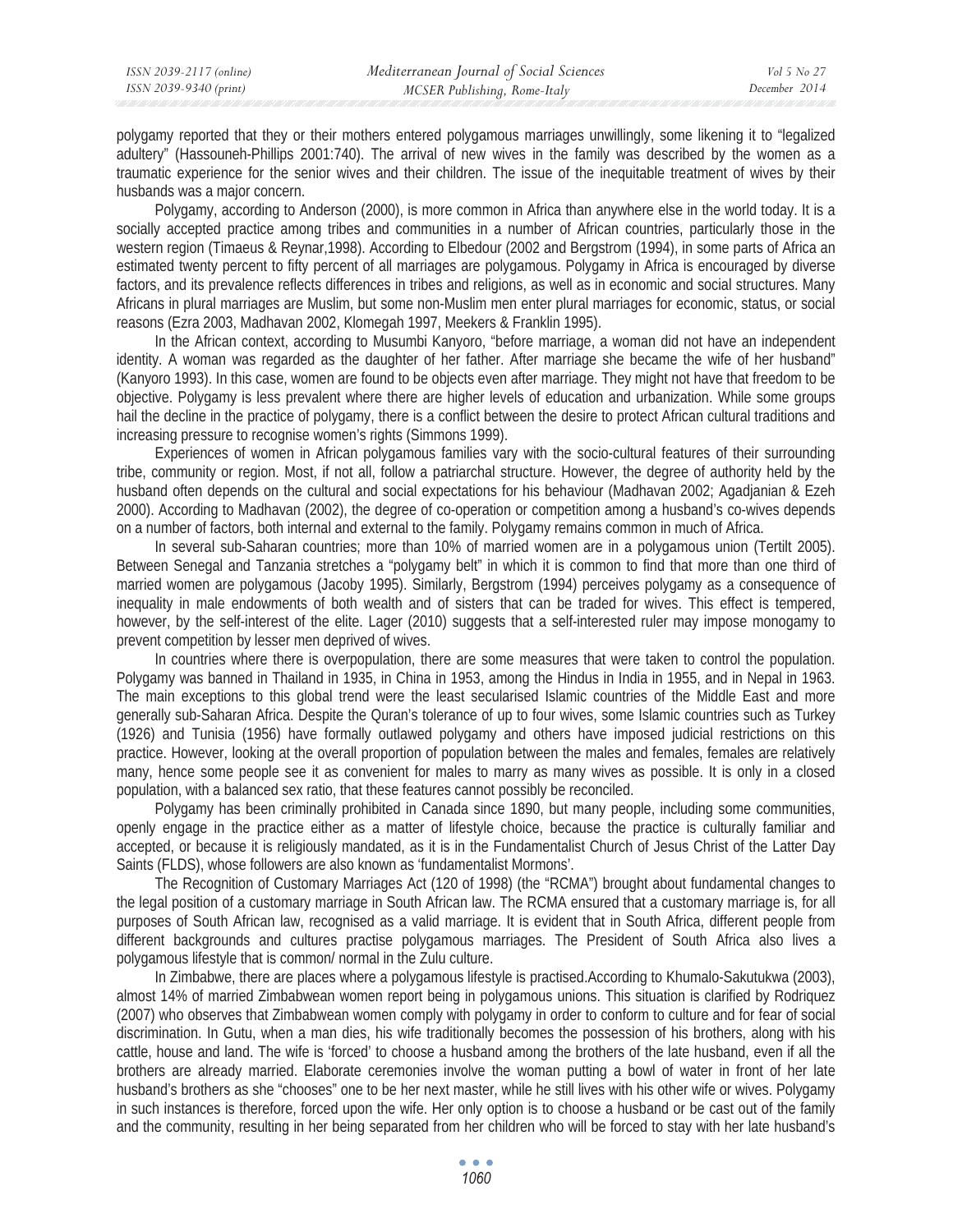family. The researcher will explore on the experiences of women in polygamous marriages.

#### *1.1 Problem statement*

Polygamous marriages are practised in different societies.Some women who are practising a polygamous lifestyle are abused in their relationships. This abuse comes in the form of emotional and physical abuse. Children from some polygamous marriages also suffer psychologically when their fathers take other wives. Relations in the family are very complicated because of the husband's perceived favouritism for one wife .Children are mostly affected by rivalry between co-wives, and by the fact that more children in the family may mean less time with, and attention and supervision from parents, especially their fathers.

### *1.2 A Brief Literature Review*

Polygamy remains one of the key topics in various societies. It is through cultural practices, beliefs and also on the individuals' choices that people decide to be committed to polygamy lifestyles. Polygyny remains widespread across the world. Over seventy percent of the societies known to Anthropologists permit men to marry morethan one wife (Coult & Habenstein 1965). There are consequences to each type of marriage that certain individuals might adapt to. Women who have entered in polygamous marriages have different experiences. This might result in sadness or happiness for the people involved.

### *1.3 The practice of polyandry*

The practice of polyandry in India has brought so much attention to researchers. It has been associated with the decline of the overall population. Throughout Tibet and the neighbouring Himalayan areas of India, Nepal, and Bhutan, polyandry has been common for generations. In this area a polyandrous marriage is usually one in which a woman marries two or more brothers. Like other polyandrous societies, the people of this region do not limit themselves strictly to polyandry (Levine & Sangree 1980).In Africa, polyandry is best known among the tribes of the Jos Plateau, the Lele of the Kasai in western Congo. These tribes, however, practice a different form of polyandry. The Lele's type of polyandry is uncommon, and perhaps unique only to their group. Unity within the village is very important, and the sort of polyandry they practice supports that.Historically, polyandry was also found among some Native North American groups. One such society that practiced this marriage form was the Shoshoni of Nevada. They were known to participate in polyandrous marriages, they were a hunting and gathering society.

### *1.3.1 Muslims*

The Muslims strongly believe in the Qur'an, which supports a man marrying multiple wives. In the Qur'an, the holy book of Islam, the fourth *Sirah* (chapter), entitled("The Women"), third(verse), states:

*If ye fear that ye shall not Be able to deal justly With the orphans, Marry women of your choice Two, or three, or four; But if ye fear that ye shall not Be able to deal justly (with them), Then only one.... '* 

From this*,* Muslims have justified multiple marriages for over a millennium. To be more specific, *Sirah* 4:3 permits *polygyny,* or a male having many wives, as opposed to the more general polygamy*,* which could apply to either sex. In fact, polyandry, which entails a female having many husbands, is strictly forbidden in *Sirah* 4:24.

Religious beliefs also appear to play a role in the formation of formalised polygynous unions. Islam permits men to have as many as four wives (El Azayem & Hedayat- Diba, 1994; Madhavan, 2002) and views polygamy as protecting the family from possible deviation to illegal sexual intercourse and from contracting sexually transmitted diseases (El Azayem & Hedayat- Diba, 1994).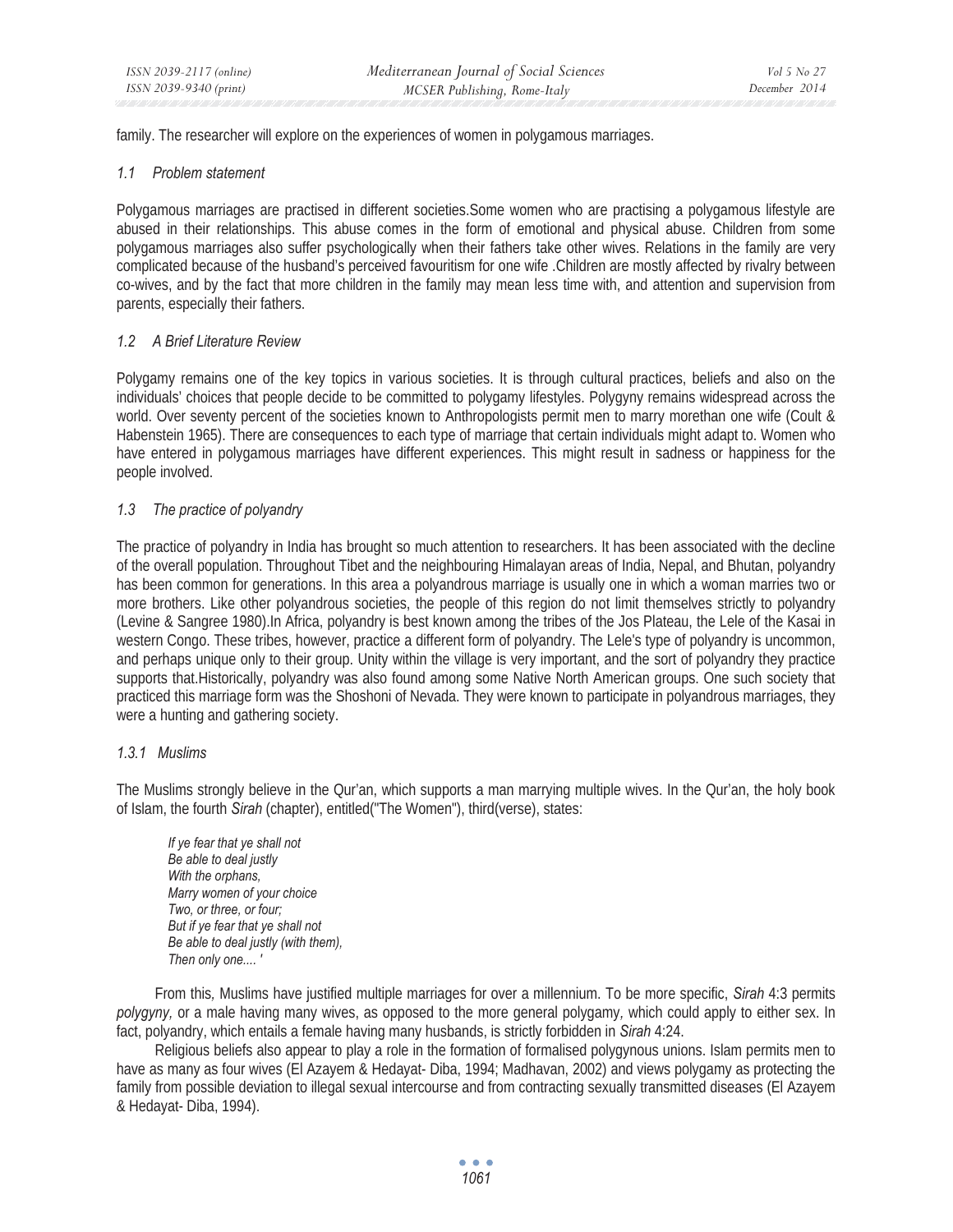### *1.3.2 The impact of polygamy on children*

In polygamous marriages, children who live in such marriages are affected. The thesis of this study is premised on the notion that the usually large polygamous households are associated with low resources per head, which adversely impact on child health and survival. Notwithstanding the conflicting views on the fertility implications of polygamy for individual women, the overall family size of polygamous households tends to be larger than their monogamous counterparts.

### *1.3.3 The cultural beliefs on polygamy*

In any just system which recognises polygamous relationships, husbands and wives should have reciprocal rights and responsibilities, and both polygyny and polyandry should be permitted (Calhoun 2005, p. 1039-40). No social norm should imply that men must be obeyed by their wives, or that women should be demure and submissive to their husbands. It is through the norms that were established a long time ago that women have been forced to be submissive to their husbands. Through modernisation of the world, that women now go to schools and they are empowered to speak out, thus amplifying their voices against the abusive husbands that they might be married to.

The importance of children and the pressure for women to bear children may also encourage polygyny because "infertility in Hmong society is seen as the woman's problem" (Rice 2000, p. 217). If a couple is unable to produce children, especially a son, then "the husband is encouraged to take a second wife" (Rice 2000, p. 20). This is because the husband's family and clan see her as unable to produce children to carry the clan name into the future. More often than not, this lowers the first wife's status. Her status is worsened by her inability to bear a son who will not only carry the last name of her husband's family, but one whowill also care for his parents in old age.The issue of cultural emancipation also stretches to the value of men as important. It is evident that male children are regarded as important. When a male child passes on; the elders usually kill a cow for him, but when the daughter dies nothing is done.

### *1.3.4 The effect of religion on polygamy*

The practice of polygamy is a criminal offence in countries like the United Kingdom (UK), in some parts of United States of America (USA) and many countries in the West. Nevertheless, it is estimated that over three billion people around the world still practice polygamy (CAPWOI, 2004).

The Mormon belief, for example presents an interesting case study. Early Mormonism was recognisably Christian, with strong theological overlaps with Methodism. It follows an essentially Protestant organizational structure.

Mormonism arose in the United States in the first half of the 19<sup>th</sup>century.The United States (1878), tested and formally defined the limits of what reasonably constitutes religious behaviour, religiosity, and religion in the Republic. The court upheld the federal regulation of Mormon religious practice by creating a formal, legal distinction between belief and action. During the painful transition away from plural marriages (Smith 2006; Hardy 1992), some Mormons sought refuge from prosecution by moving outside the physical space or state jurisdiction (to the polygamist colonies in northern Mexico and southern Alberta), Mormons in the American west found refuge in the private space of the mind, arguing that merely believing in the eternal principle of celestial (plural) marriage was enough to qualify one for exaltation in God's eternal kingdom. The *pesantren* is a centre of Islamic high-culture and the influence of the *Tuan Guru* teachers encompasses entire communities and government, not just the *pesantren* (Hamdi & Smith, 2009). Maulana Syeikh's teachings and practices play important roles in the reproduction of the *pesantren.* They remind teachers and students of the struggle to spread Islam through the practice of polygamy. He himself, practised it with a total of seven women, and he also encouraged endogamous marriages between *pesantren* students. This use of religion has been so evident in many religious sectors. Muslims and Mormonism have a strong belief that having a polygamous marriage will lead to heaven.

### *1.3.5 Poligamy and the economy*

Polygamy in the eastern Cameroon today is motivated more by economic considerations than anything else.Some supporters of polygamy claim it makes for an economically stronger family because there are more people working and bringing money into the home, including children. The debate about the economics of polygamy is not unique to southern Africa. In Kyrgyzstan, many believe that due to ongoing financial instability, a collective approach to making ends meet is more pragmatic than an individual effort. According to sociologist Minojat Tashbayeva (2007)polygamy exists due to the poverty of the majority of the population, and there is no way to eliminate it without improvement of living standards. Hamid Toursunof (2007) spoke to many women in Kyrgyzstan who said they would marry a man who is already married if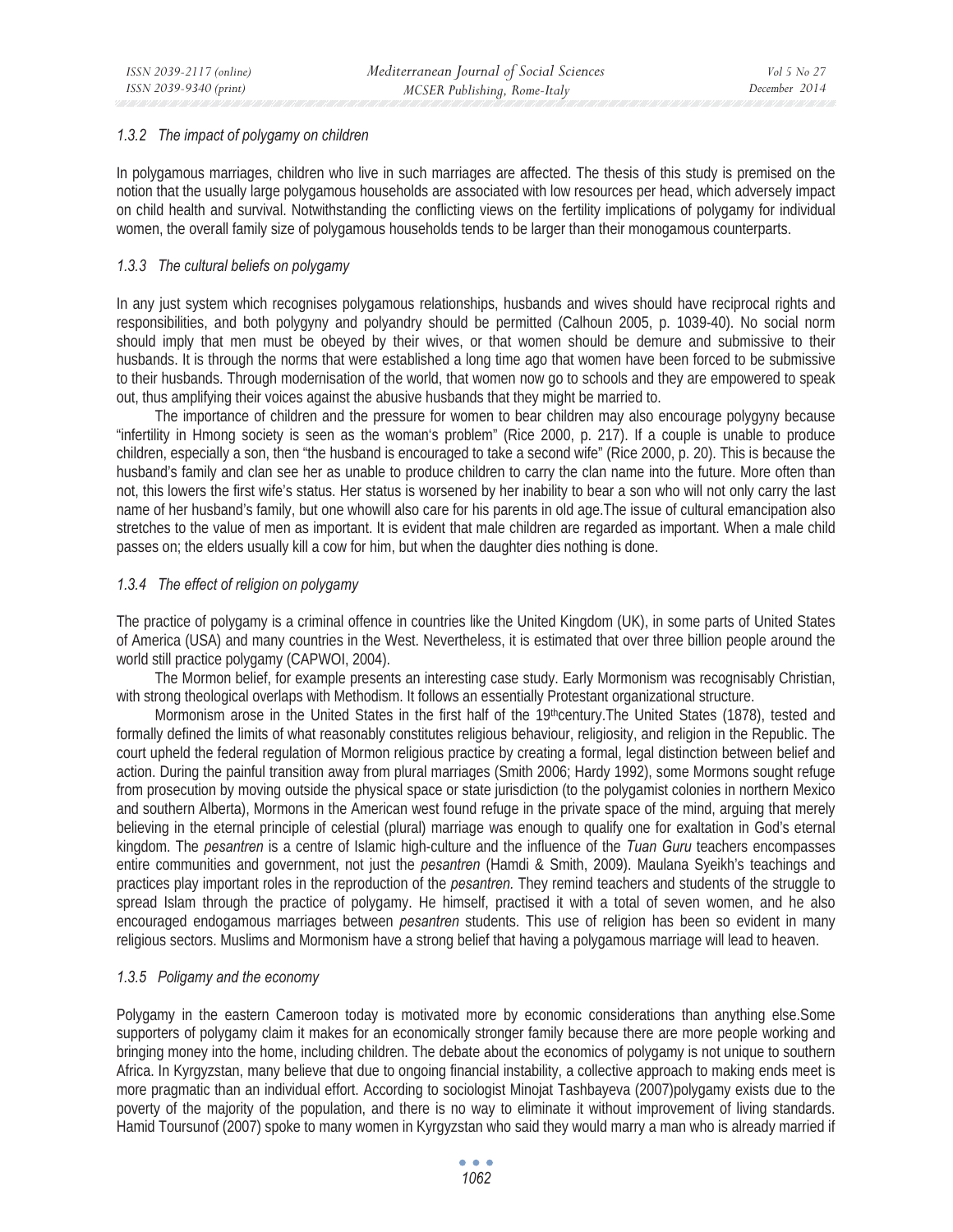he is prepared to care for them and their children.

However, polygamy has had some of the heavy economic burdens the families of polygamous marriages have had to contend with. The standard of living is higher today and consumer items and other basic necessities of life such as education, medical care, shelter, and clothing, are much more expensive than they used to be. A negative effect results from this economic stress, as the wives are not taken care of, the children are not given good education. As a result, the burden is invariably transferred to the extended family such as uncles, aunts, nieces, nephews, in-laws and other relatives. These relatives are sometimes unable to help financially because they too have their own economic problems. Thus, marrying more than one wife does not only cause economic hardship to the man, but also to other members of the extended family network in the community.

South African gender expert, Nomboniso Gasa, states: "It is the height of irresponsibility for men whose positions do not allow them to ensure that all wives and children are treated equitably and adequately supported, to enter into polygamous unions." She notes that the reality is that most South African men cannot afford to have multiple wives, but many still aspire to. In addition, men in such relationships are more likely to have lower levels of education than men in monogamous relationships. It is apparent from this discussion, therefore, that, there are both benefits and disadvantages in polygamous marriages.

### **2. Polygamy in Western Countries**

Polygamy is as irresistibly fascinating to the American public as it is controversial. It is the subject of numerous books, web pages, and even television shows. The moral issues in relation to polygamy have been debated in the United States for over 150 years, and these debates will likely continue for more years to come. In the United States of America, there are some states which prohibit polygamy. In the Western countries, there are diverse cultures such as Islam and also the Mormon culture, all of which participate in polygamy.

Although polygamy is not legal in most Western countries, it is practiced in specific ethnic and religious communities (Al-Krenawi 1997; Phillips, 1999). The Muslim community, estimated to be 6 million in the United States (Goodwin 1994 & Power 1998), is an example of a religious group in which formal polygamy is practiced by some members as part of their culture. Specifically, the form of polygamy practiced by Muslims is called polygyny. The practice of polygamy is different from the practice of serial polygamy which allows a husband to marry anddivorce several times throughout their lifetime. Some prefer to have outside affairs and mistresses. In the end, this will result in the man having more than one wife.

### *2.1 Africa*

Polygamy continues to be widely practiced by statesmen in Africa. for example, the current president of South Africa and the Monarchs of Swaziland and KwaZulu-Natal, and King of Swaziland, to name just but a few. Africans continue to practise polygamy and have steadfastly resisted viewing family through a Western prism (Njoh 2006). This is despite the bid by Western feminists to try and eradicate the practice in an effort to improve the status of African women.

Njoh (2006) states that Christianity implores Africans to forsake their traditional practices, cultures and beliefs, and teaches them that polygamy is ungodly. This is despite the pervasiveness of polygamy in Biblical narratives. Njoh gives examples of quoting among others, Abraham, Isaac and Jacob who practiced polygyny in the Bible.

A study in Swaziland by Mbirimtengerenji (2007) found that patriarchy and polygamy are strong in the culture and history of the country, making it difficult for the monarch, King Mswati, and his government to reconcile cultural norms such as polygamy and the fight against HIV and AIDS. In North African countries, it is Muslims who widely practice polygamy (Altman & Ginat 1996). Polygamy is also prevalent in Western/ Eastern African countries. For instance, in Uganda there is also a comparatively high prevalence of polygamy, especially among Muslims.

### *2.2 South Africa*

In South Africa, customary marriages are recognised. The protection of cultural rights in sections 30 and 31 is given further impetus by section 185 of the Constitution, which provides for the creation of a Commission for the Promotion and Protection of the Rights of Cultural, Religious and Linguistic Communities. It is also recognised by section 211(3) of the Constitution, which provides for the application of customary law by the courts, "subject to the Constitution and any legislation that specifically deals with customary law." This is because, it has been argued, the right to culture implies the right to recognition and application of customary law (Grant 2006, p. 7).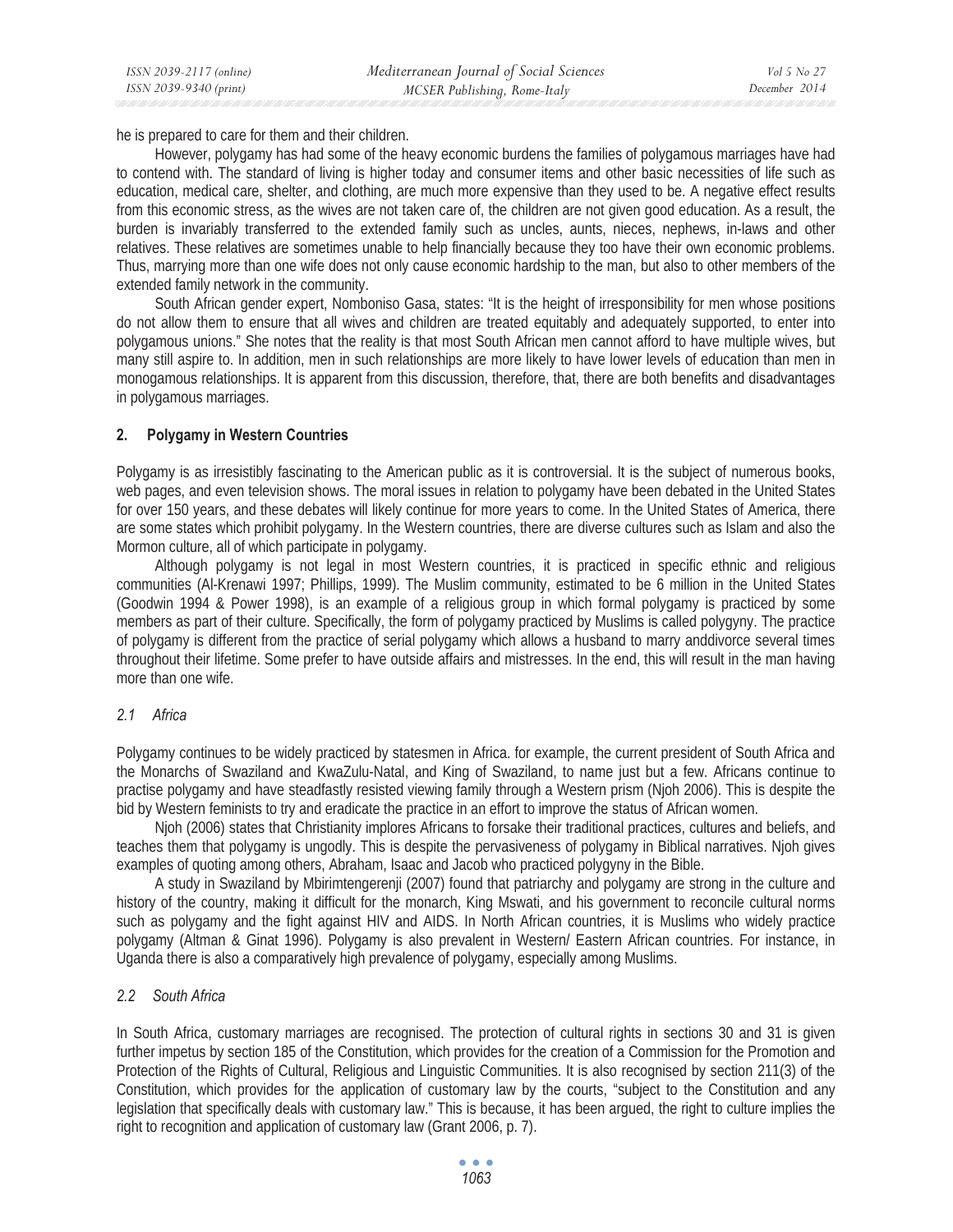| ISSN 2039-2117 (online) | Mediterranean Journal of Social Sciences | Vol 5 No 27   |
|-------------------------|------------------------------------------|---------------|
| ISSN 2039-9340 (print)  | MCSER Publishing, Rome-Italy             | December 2014 |

Legally, women get married at the age of fifteen and men when they are eighteen years old. The consent of both parties is required before marriage. There are certain ethnic groups that allow earlier marriages. Although arranged marriages are illegal, they still exist within other religious groupings. Customary marriages oblige widowsafter her husband's death to marry another man who is a family member. Even though polygamy is prohibited in civil marriage, it is practiced within customary marriages in South Africa (Lamanna 1997).

The provisions dealing with culture and religion in the South African Constitution are less prescriptive, guaranteeing rights to freedom of religion and the practice of culture, but subjecting these rights to the other provisions of the Bill of Rights, which include the prohibition on sex and gender discrimination. In addition, the ability of the State to give legislative recognition to customary and religious marriages is subject to the same limitation. These provisions are the result of a long process of negotiation to which both women's groups and traditional leaders were parties.

African and Muslim women have taken the lead in criticising certain aspects of customary law and the Muslim Personal Law (MPL). Since 1990 it has focused on the status of African women in the family and community, including issues facing women married under customary law. The Rural Women's Movement identified polygyny, the legal status of women married under customary law, access to resources by women and access to health facilities in the areas where they live, as issues requiring urgent reform.

Muslim men are allowed, according to MPL, to have up to four wives, on condition that the wives receive equal treatment, both materially and otherwise. Customary law places no limit on the number of wives which a man can have and also obliges a man to treat all wives equally in terms of material and emotional needs.

The reasons generally given for the legal antipathy towards polygyny are, firstly, that it does not resonate with the Judeo-Christian ideal of monogamy, and, secondly, that it embodies gender inequality and the oppression of women. It is argued by both customary marriages and MPL that polygyny originally arose to provide, materially and socially, for women who would otherwise be destitute. In addition, studies indicate that women may experience some benefits from polygyny, such as sharing the burden of work with other wives and also obtaining opportunities to work outside the home and to accumulate wealth. The social and economic conditions which made polygyny a beneficial option for women no longer exist. Nowadays, marriage is no longer the only avenue for women to obtain material resources; Unemployment and poverty make it difficult for men to support several wives.

### *2.3 Zimbabwe*

In Zimbabwe, there are two types of polygamous marriages that are being practised. The first is a registered customary marriage prescribed under the Customary Marriages Act [Chapter 5:07], formerly known as Chapter 231, or in vernacular '*muchatowekwamudzviti*.' Such a marriage allows a man to marry more than one wife. This marriage is recognised as a marriage at law. A man in such a marriage is not obliged under any law to notify (inform) his wife of his intention to marry a second wife. Neither does he have an obligation to request the consent of his first wife or other wives before marrying other women.

The second potentially polygamous marriage is an unregistered customary law union. This type of marriage is limited to the cultural practice of the payment of the bride price (*roora/lobola*) by the man to the woman's family. Although all the other types of marriages may be preceded by the payment of *lobola*, their uniqueness lies in the registration of the marriage. For an unregistered customary law union, once the *lobola* process is done, then the two are considered married and can live together. The Zimbabwe Women Lawyers Association (ZWLA) estimates that 70% of people in Zimbabwe are living in unregistered customary law unions(The ZWLA Concept Paper on Marriage Law Reform, 2000).

International human rights instruments protect both rights to culture and religion on the one hand, and gender equality on the other hand. These include the Universal Declaration of Human Rights (UDHR), the African Charter on Human and People's Rights (ACHPR), the International Covenant on Civil and Political Rights (ICCPR) and the Convention on the Elimination of all Forms of Discrimination Against Women (CEDAW). Zimbabwe is a signatory to these International Instruments, hence it is bound and obligated to act in accordance to the provisions of these human rights instruments.

Some of these instruments clearly indicate that state parties must abolish practices associated with customary and religious marriages, like polygyny. For instance, the UN Human Rights Committee expressed the view that:

equality of treatment with regard to the right to marry implies that polygamy is incompatible with this principle. Polygamy *violates the dignity of women. It is an inadmissible discrimination against women. Consequently it should be abolished wherever it continues to exist.' (United Nations Human Rights Committee General Comment No 28).*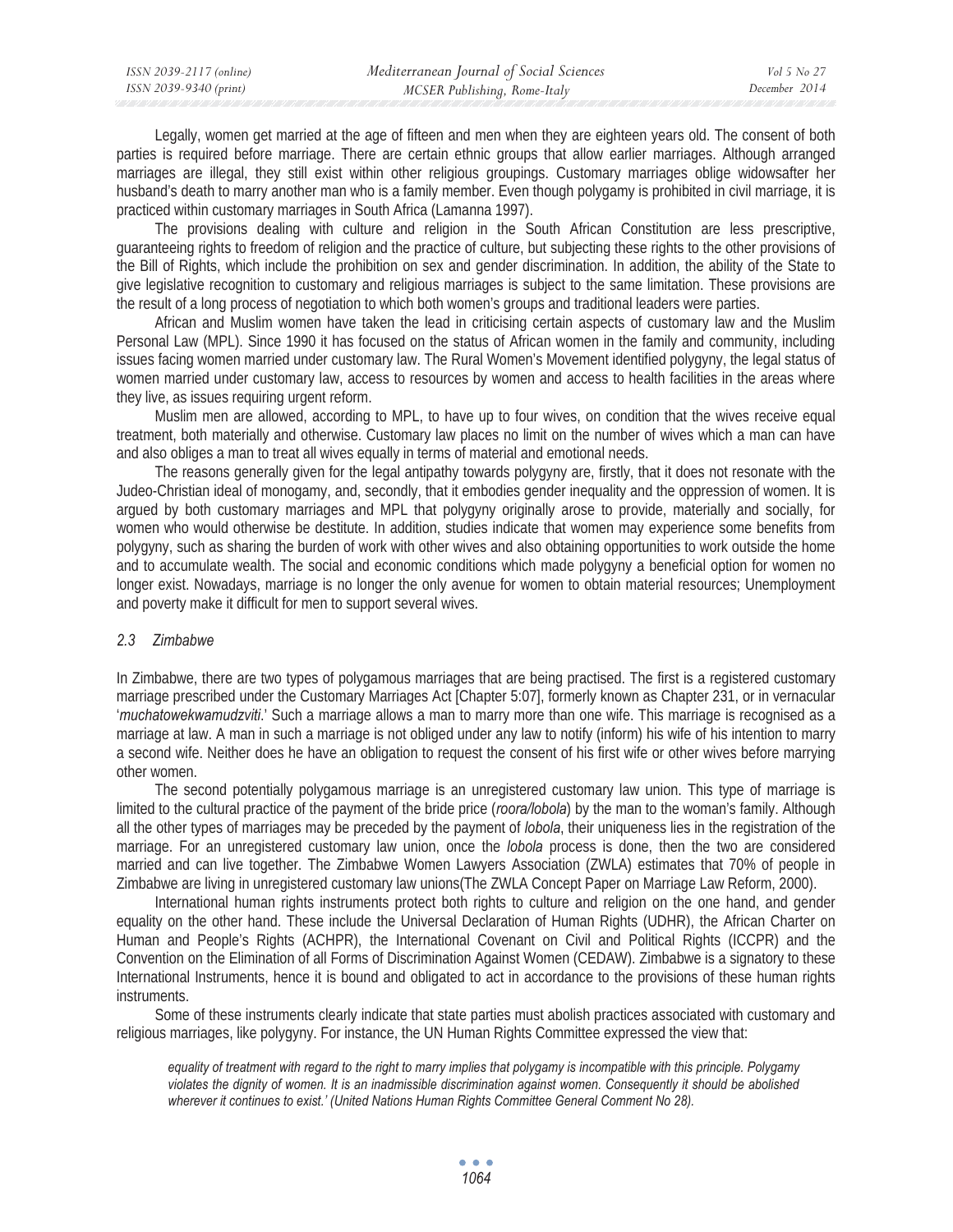Article 16 of CEDAW, speifically requires states parties to take measures to eradicate various forms of discrimination against women in matters relating to marriage, including polygyny. Zimbabwe became party to this instrument by accession on the 13th of May 1991. In 1994 the CEDAW Committee recommended that polygyny and the payment of bride price should be outlawed and that family law rules should be determined by CEDAW rather than customary or religious systems. This particular article has, however, attracted vitriolic criticism from a number of countries, particularly countries with Islamic religion and also those still practicing African traditional cultures.

Elements of customary and religious law, like polygyny, are irrevocably opposed to gender equality and demands for their immediate abolition. This has antagonised many African and Muslim gender activists. In actual fact the provisions of the Islamic *Shariah* accords women rights equivalent to the rights of their spouses so as to ensure a just balance between them. Such arguments assume that African and Muslim women are in need of help, that customary and religious laws are always opposed to gender equality and that western feminists are qualified to define the problems and solutions facing African and customary and religious systems. Western feminists also assume that their analyses of patriarchy can be transposed unchanged into other contexts. Oyewumi summaries the problem,

*The problem is that in feminist discourse, these questions are rhetorical not because they demand no answers, but because they have pre-ordained answers, such as, monogamy as the only "normal" (read "civilized," "true") form of marriage, and polygamy and love as mutually exclusive. For many Western feminists, polygamy is barbaric, it degrades and oppresses women, and it is alien to the civilized societies from which they come. No attention is paid to the feelings and perspective of those who experience it as the only form of marriage and no examination is made of its implications of social organisation.* 

The same assumption is often made of Muslim women, namely that they are uniquely oppressed by the Islamic religion and are in need of 'rescue' by western feminist solutions.Many African Feminists hold a different view to this analysis. In Zimbabwe, there are places where the polygamous lifestyle is still practiced and highly revered. According to Khumalo-Sakutukwa (2003), close to 14% of married Zimbabwean women report that they are in polygamous unions, and sharing the demands of a husband with other women may prove to be a benefit to wives in polygamous marriages.

Another solution to the balance in polygyny would be to allow wives to marry several husbands, thus treating women the same as men (Banda 2002). However, this solution is based on a formal notion of equality and in a patriarchal society; it may, in fact, expose women to greater oppression, rather than empower them (Kaganas and Murray 1991; Juridica 128).

### **3. Conclusion**

From the liteature consulted and preliminary studies done thus far, we can deduce that polygyny provides men with access to the sexual, reproductive and other services rendered by several women, while wives in polygynous marriages have to share the material and emotional benefits provided by a single man. Studies indicate that women may experience some benefits from polygyny, such as sharing the burden of work with other wives and also obtaining opportunities to work outside the home and to accumulate wealth. The social and economic conditions which made polygyny a beneficial option for women might no longer exist today. Nowadays, marriage is no longer the only avenue for women to obtain material resources or economic upward mobility. Single women have also shown that they can succeed as most of them were/are able to proggress inspite of the fact that they are not married. We have also established that some families in polygamous marriages may experience psychological problems as a result of the man favouring children of other wives instead of all. This, in most instances, results in siblings showing some signs of low-self-esteem and rejection. In conclusion, polygamy has its own merits and de-merits, much as monogamy can be both a positive institution of marriage, depending on how those involved in it, lives their life on a daily basis.

## **References**

Al-Krenawi, A., Graham, J. & Al-Krenawi, S.(1997).Social work practice with polygamous families.*Child and Adolescent Social Work Journal*,14(6), 445- 458.

Banda .(2002). Form over function? *The practical application of the Recognition of Customary Marriages Act 1998 in South Africa.13(5 )* 362-363.

Bonthuys, F&Erlank,A.(2004). *The interaction between Civil and Customary Law Rules*: Implications for African women. New York.

Calhoun, C. 2005 `Who's Afraid of Polygamous Marriage? *Lessons for Same-Sex Marriage Advocacy from the History of Polygamy', San Diego Law Review*, 42: 1023-42.

Committee on the Elimination of Discrimination Against Women *General Recommendation 21: Equality in Marriage and Family Relations*